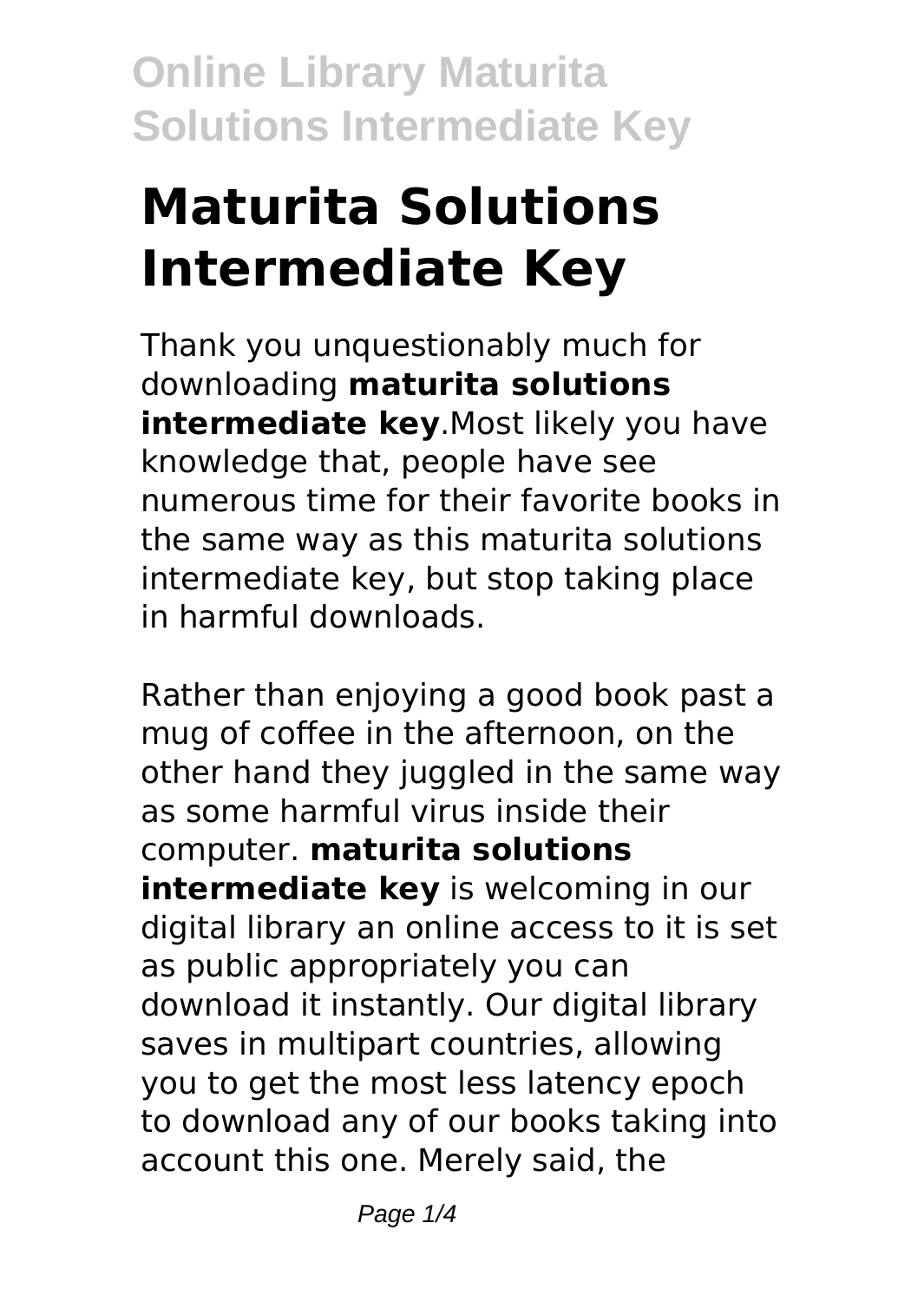maturita solutions intermediate key is universally compatible bearing in mind any devices to read.

The Open Library has more than one million free e-books available. This library catalog is an open online project of Internet Archive, and allows users to contribute books. You can easily search by the title, author, and subject.

### **Maturita Solutions Intermediate Key**

Burza učebnic, e-shop a bazar v jednom Vítej na Burze učebnic, největším online tržišti s učebnicemi. Můžeš tady prodat své učebnice sám, nebo nám můžeš učebnice poslat a my je prodáme za Tebe na Eshopu Burzy učebnic!

#### **Levné učebnice – Burza učebnic**

Subaru EE20 diesel engine; Model Engine Trans. Power Torque Years; Subaru Z1 BRZ: 2.0-litre petrol F4: 6sp man., 6sp auto 147kW at 7000rpm: 205Nm at 6400-6600rpm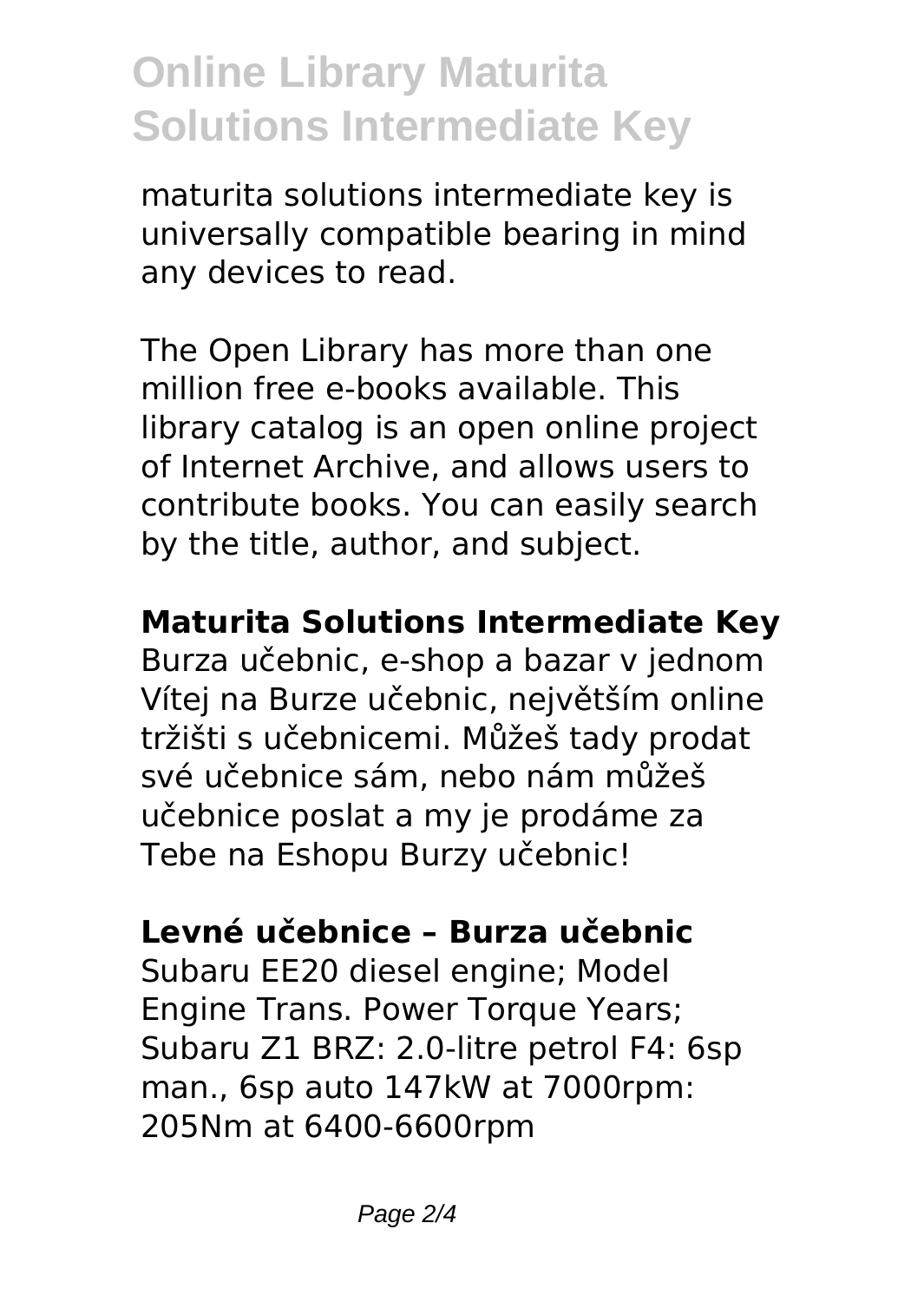#### **Subaru FA20D Engine australiancar.reviews**

The undergraduate LLB Law with Criminology degree is a qualifying law degree course taught collaboratively between Birmingham Law School and the School of Social Policy, drawing upon the significant expertise of academic staff in both Schools to offer a wide range of specialist modules in Criminology.

### **LLB Law with Criminology - Undergraduate degree study ...**

Develop perspectives on the key challenges faced by humankind such as environmental change, pollution, food security, energy provision, conflicts, terrorism, emerging diseases, and changing demographics. Understand the overwhelming complexity of the problems and the need for interdisciplinary approaches to create solutions. Module content:

## **Computer Games Technology |**

Page 3/4